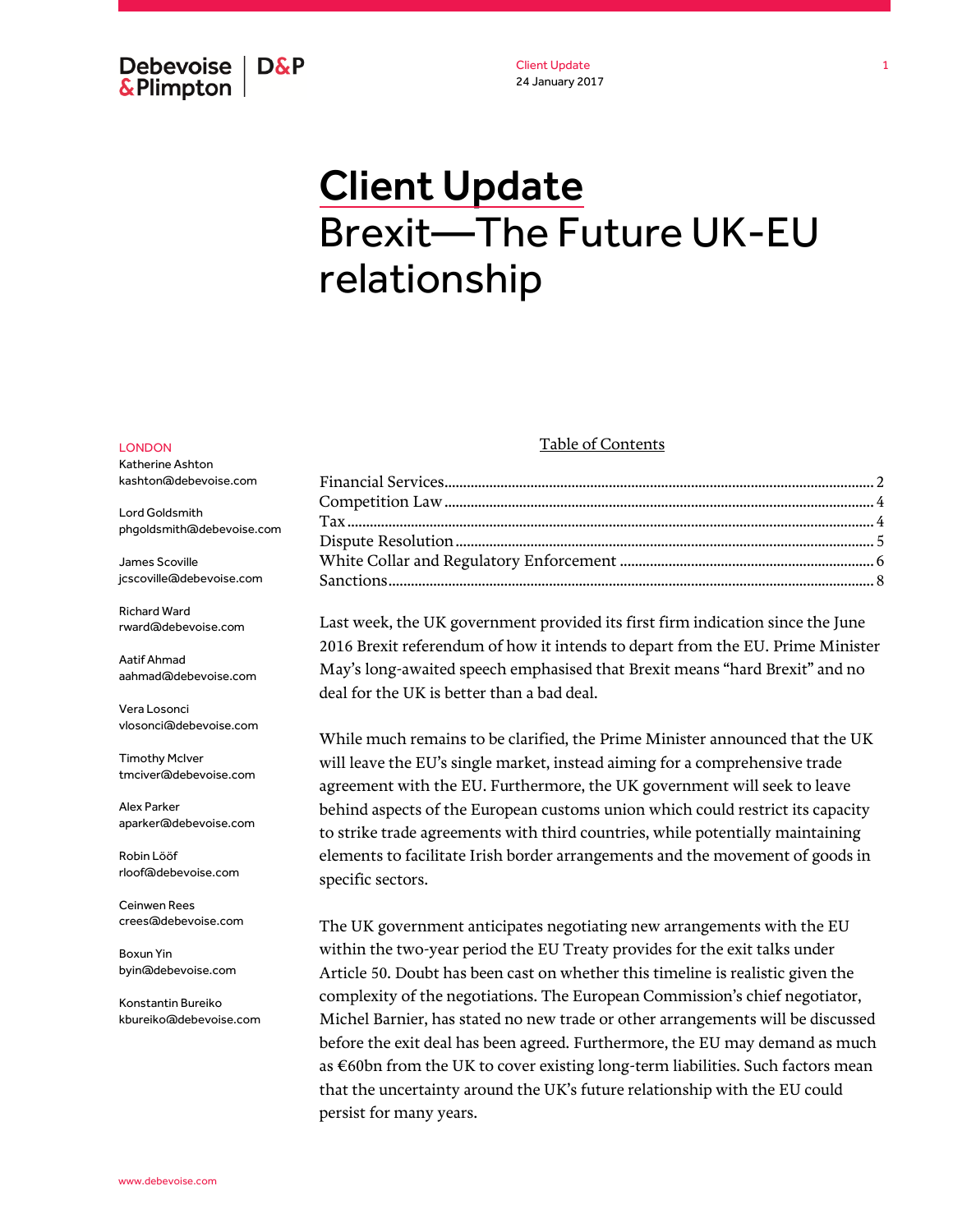In this context, any predictions about the future need to be made cautiously.

Based on what is now known of the UK government's intentions, we set out some of the potential changes to the legal landscape that may occur following the UK's departure from the EU.

#### <span id="page-1-0"></span>FINANCIAL SERVICES

Whether the "*greatest possible access to the single market*", as Prime Minister May put it, is compatible with non-membership, especially in the context of financial services, is open to debate.

Non-membership of the single market will almost inevitably mean the loss of the passporting rights that UK financial services firms currently enjoy. Many financial services businesses describe passporting rights as essential. An estimated 22% of the UK banking sector's and 26% of the UK asset management sector's overall revenues derive from EU business. Approximately 11% of Lloyd's of London's annual premium income relates to cross-border services in the European Economic Area (although recent estimates suggest that the percentage of annual premium income linked to passporting rights may be nearer to 5%).

If passporting rights terminate, UK financial services businesses will no longer be able to provide services into EEA states under the supervision of the UK regulator and without establishing a local branch or subsidiary. As passporting rights are reciprocal, financial services businesses in other EEA states wishing to access the UK market after Brexit will face similar issues. The loss of passporting rights will also affect non-EEA firms who access the European market through a single European subsidiary. Whether transitional arrangements can provide continued rights of access to the EU (without local licensing) will depend on the overall dynamic of the UK's withdrawal negotiations.

Separately from any transitional arrangements that may be put in place, some EU directives enable companies from third country jurisdictions deemed "equivalent" to provide services into the EEA without a licence in the EEA. For example, under MiFID2, third country companies registered with the European Securities and Markets Authority (if the firm's home jurisdiction is considered equivalent) will be able to provide cross-border services, including in relation to derivatives and securities, to certain professional clients and counterparties.

Crucially, however, there is no equivalence regime in the directive governing banking, nor in the directive governing retail funds. The passport available since 1989 under the banking directives has played a key role in enabling UK-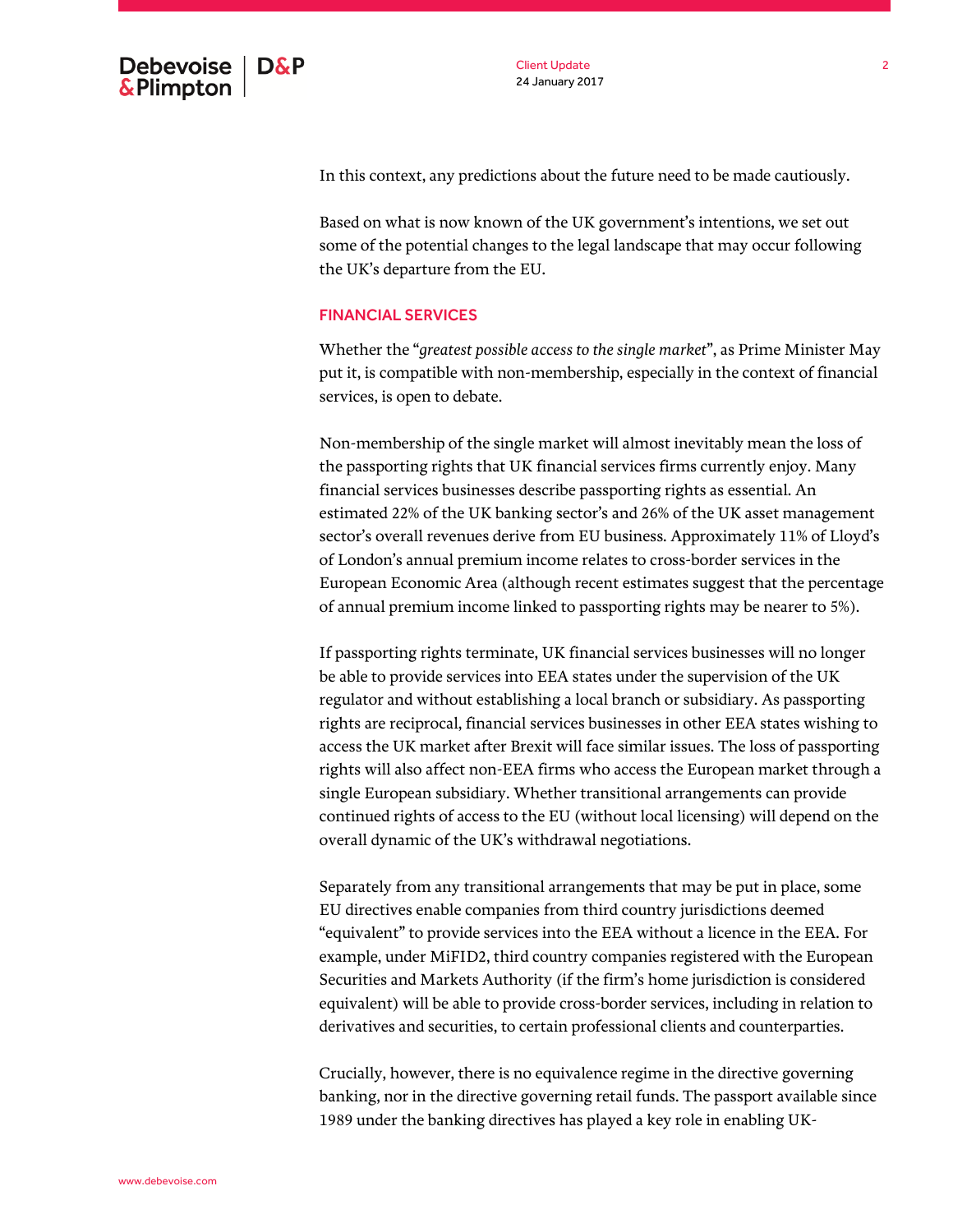Client Update 24 January 2017

authorised deposit-taking banks to engage in activities with counterparties in the EU, including broker-dealer activities. In order for UK-based firms to remain competitive, new equivalence regimes may need to be formulated.

For UK insurers, while equivalence would allow them to continue the group supervision and capital structure model they currently have (and to provide reinsurance on an equivalent basis to EU reinsurers), it will not provide the full rights of establishment cross-border services that passporting currently offers.

Equivalence, therefore, is simply not "equivalent" to the passporting rights available under the single market directives. While the UK may initiate the process of applying for equivalence as soon as practicable, especially for sectors such as central clearing, there is no guarantee of successfully negotiating acceptable terms by March 2019. Even if negotiated, equivalence is a political decision that can be withdrawn or amended at the discretion of the EU.

A possible alternative to equivalence would be a bespoke agreement, similar to the existing agreement between the EU and Switzerland, to preserve some access to the single market. Such an agreement would inevitably take time to negotiate and may not be concluded within the two-year period envisaged under Article 50. However, on the basis of the Prime Minister's speech, bespoke agreements appear to be the government's preferred option.

The Prime Minister's confirmation of a hard Brexit comes when the EU and the U.S. have concluded an important trade deal which could significantly boost transatlantic insurance business. The so-called "Covered Agreement" on reinsurance, group supervision and information exchange demonstrates the increasingly global nature of insurance regulation.

Whether the UK can negotiate a similar agreement to cover other important financial sectors will depend on what the UK can offer to the EU by way of access to the UK market. The UK is currently a key supplier of financial services to EU businesses and consumers and a major market for many EU-based industries such as manufacturing. It is possible that a bespoke trade deal in which the interests of the EU and the UK are protected, with the EU gaining access to the UK market in sectors of importance to it (such as manufacturing) and the UK enjoying in return access to various EU services markets (such as financial services) would be acceptable to both sides.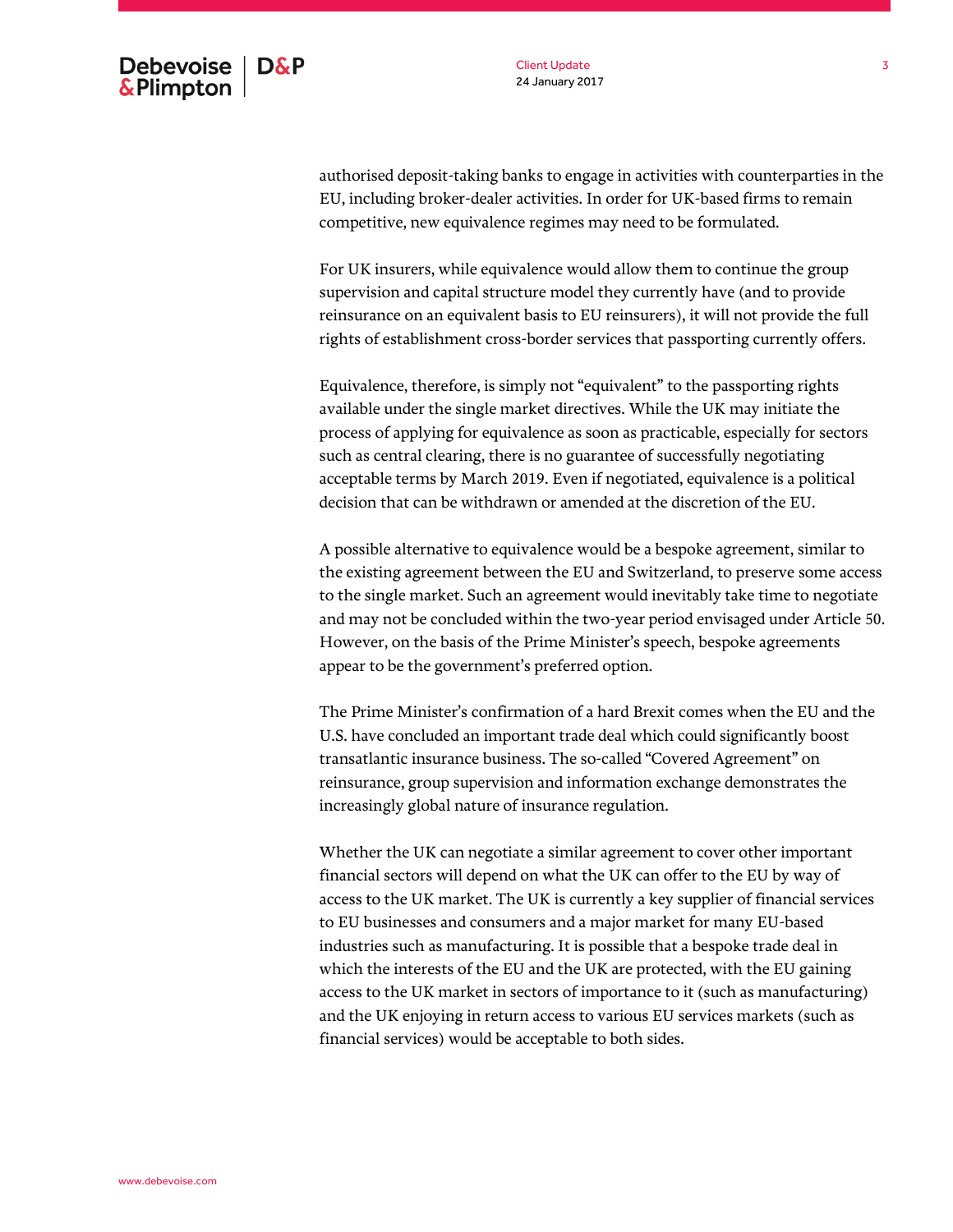#### <span id="page-3-0"></span>COMPETITION LAW

The underlying fundamentals of competition law enforcement in the UK are unlikely to change materially in the short term. At the same time, there are immediate issues that will need to be addressed if the UK leaves the single market and is no longer a member of the EEA.

In a merger control context, the end of the European Commission's jurisdiction as a 'one-stop shop' for mergers meeting the EU thresholds means the UK would have competence over a number of transactions that it would not have had previously. This would have some important consequences.

First, some form of transitional arrangement will be necessary to deal with cases where the parties have already engaged with the European Commission or are partway through a review. That should ensure that the companies involved are not prejudiced in their rights of defence and appeal, or the enforcement of any remedy.

Second, from whatever cut-off date is agreed, companies will need to factor in the costs and timing implications of a parallel review by the UK competition authority (the CMA) at the same time as notifying at an EU level. In turn, the CMA will face an increased workload and a number of those cases will be large and complex, as they would previously have been handled by the European Commission. That has implications for government in terms of funding and resourcing the UK review process.

Third, continued close procedural cooperation between the EU and UK authorities will be necessary in order to provide legal certainty for business and to avoid conflicting decisions being taken in the context of multi-jurisdictional reviews or complications around suitable remedy proposals.

In the longer term, the end of the 'one-stop shop' could well result in significant changes being made to the current UK merger regime to deal with more large, multi-national deals.

### <span id="page-3-1"></span>TAX

The Prime Minister's speech provided two big hints as to the post-Brexit UK tax landscape, although, as with all areas discussed in this paper, the final layout will depend on negotiations.

First, it is now confirmed that the UK will seek to leave the European Customs Union, meaning that EU imports to the UK could become subject to customs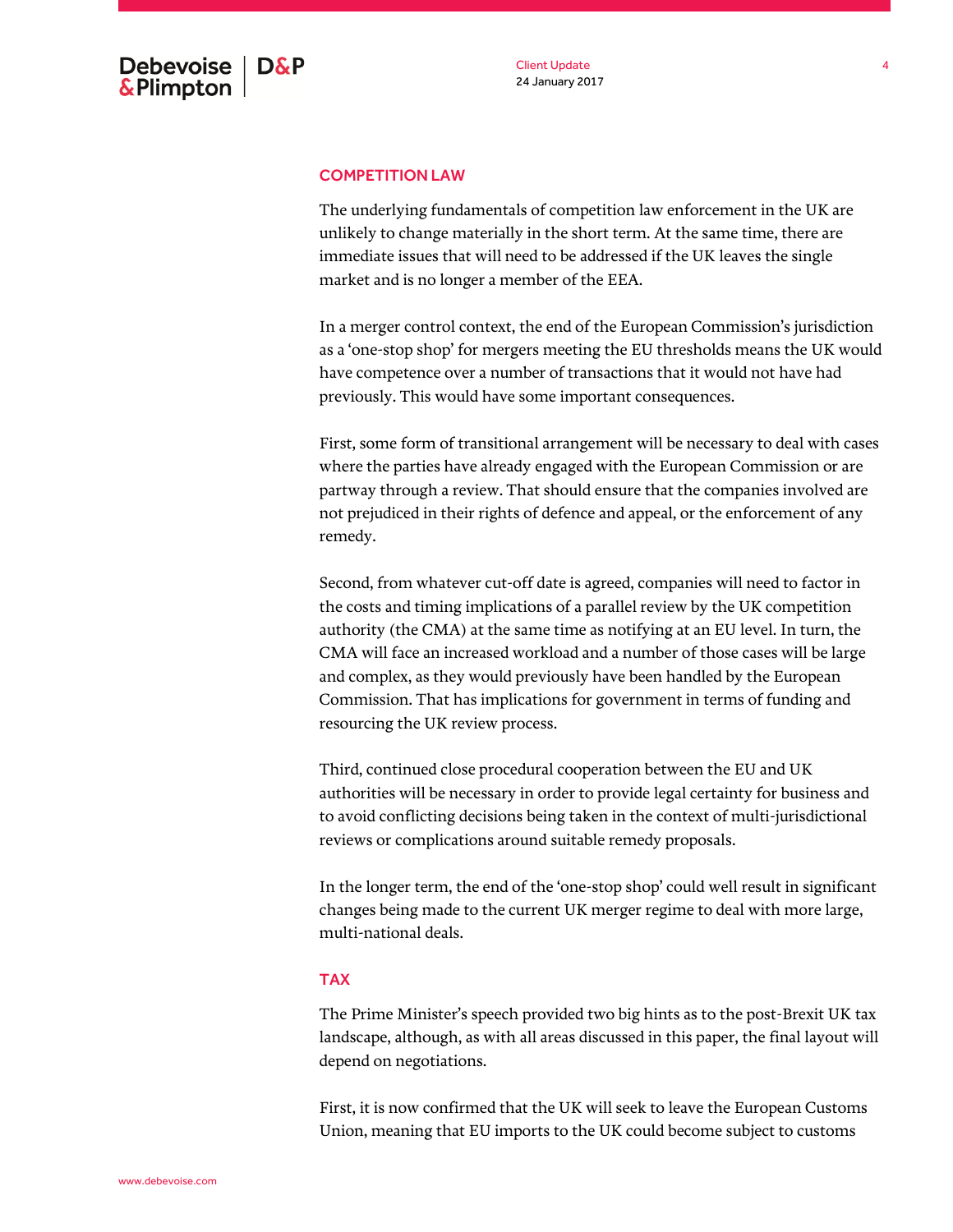duties. Similarly, UK exports to the EU may become subject to customs or other duties. The Prime Minister also talked of her desire for the UK and EU to trade easily, which suggests that a new raft of customs duties is not contemplated. We know that the EU can be flexible when it comes to the Customs Union - Norway and Turkey are such examples - yet the Prime Minister's message was that the UK would not seek to adopt a model already enjoyed by another country, so it remains unknown what form the UK's trade with the EU outside of the Customs Union would take.

Second, the Prime Minister made it clear that Britain is not afraid to use its tax system as a bargaining chip—with both the headline rate and general tax policy as tools to "attract the world's best companies and biggest investors to Britain". Tax rates are always a somewhat controversial issue. Aggressive tax planning has been very much in the spotlight recently with the release of the OECD recommendations to tackle base erosion and profits shifting (BEPS). The UK already has the lowest corporation tax rate in the G20. While it is difficult to imagine the UK emulating its neighbours in the Channel Islands to become a tax haven, the Prime Minister did suggest that the UK could "change the basis of Britain's economic model".

Perhaps the more interesting point here is around the use of tax policy to encourage inward investment. This will likely anger those EU states who are currently subjected to increased EU interference with their domestic tax policy through State Aid regulation - the recent Apple-Ireland ruling is perhaps just the tip of the iceberg. The EU's recent spate of State Aid decisions means there are disgruntled multinationals operating in the EU; the UK could, in theory, offer them a home.

#### <span id="page-4-0"></span>DISPUTE RESOLUTION

Prime Minister May made it clear the UK will aim to pursue free trade agreements with the EU and with countries outside the EU. This raises the question as to whether these agreements will provide for a mechanism for resolving investment disputes and what form this would take.

One option would be through Investor-State Dispute Settlement, as with most Bilateral Investment Treaties. An alternative would be through a standing Investment Court, such as the one set up in the Canada-EU Comprehensive and Economic Trade Agreement. Either option would likely allow investors an alternative to litigating in the domestic courts.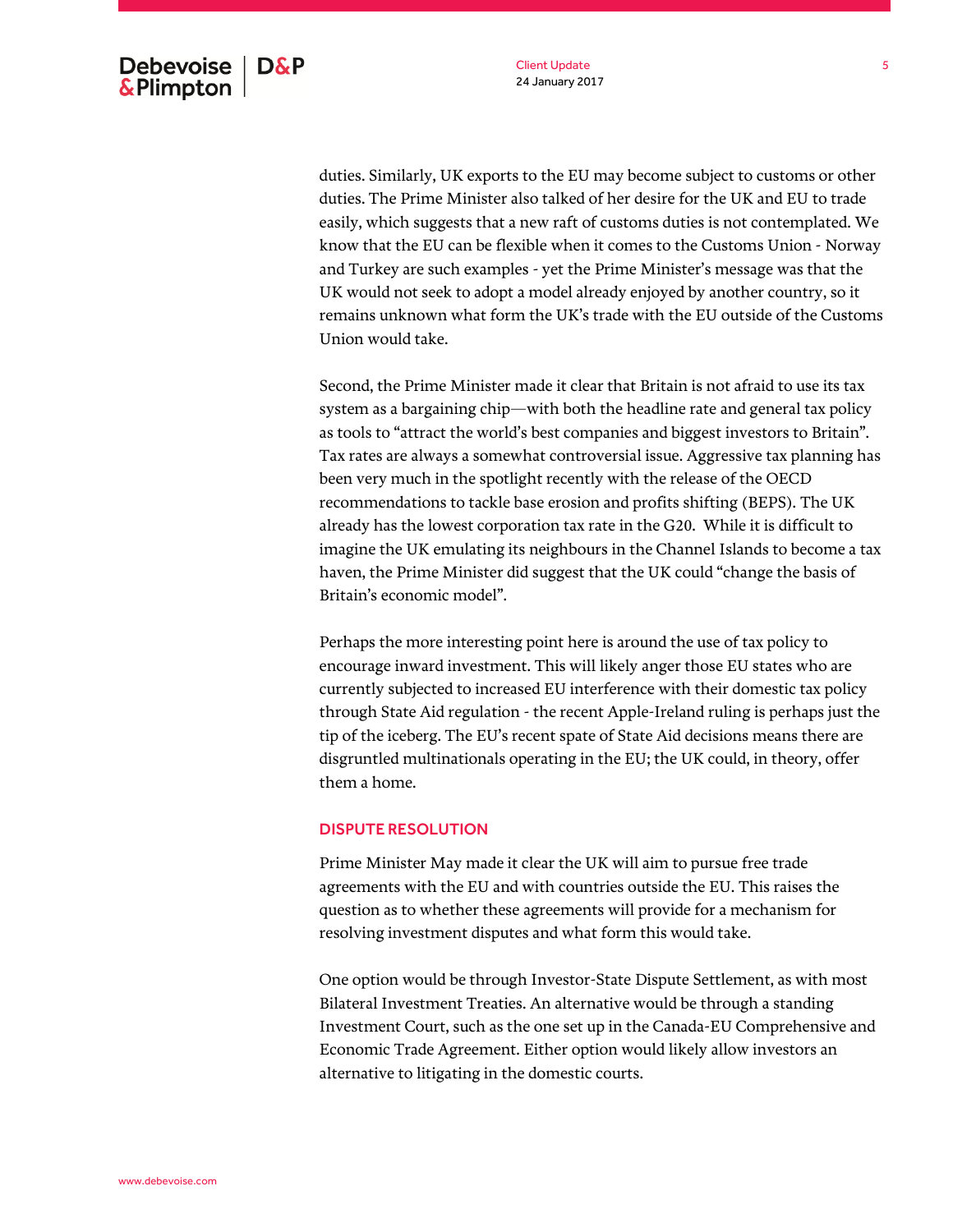Many businesses will have entered into longer-term contracts premised on continued free access to EU markets. Whether, as a matter of law, the UK's withdrawal from the single market and Customs Union will allow a business to terminate an uneconomical contract will be a matter for negotiation and potentially determination by the courts.

In this regard, force majeure and material adverse change clauses are likely to be of particular significance. To address the post-Brexit risk of a contract becoming commercially unviable, parties might seek to amend them preemptively. Although Brexit could present an opportunity to withdraw from contracts, caution needs to be exercised to reduce the wrongful termination risk.

Jurisdiction and applicable law in respect of civil and commercial matters are presently governed by EU regulations. Post-Brexit, these regulations will no longer apply and no guidance has yet been provided as to what might replace them. There would appear to be two main options:

- Reverting to the previous system of English private international law rules. This would allow greater flexibility and allow courts to have regard to the appropriateness of England as a venue for resolving a particular dispute, although at the price of certainty. Additionally, the present regime for mutual recognition and enforcement of EU judgments in the UK, and UK judgments in the EU, in civil and commercial matters would cease, which means recognition and enforcement of such judgments in the EU would become significantly more complicated.
- Maintaining the effect of the existing EU regulations through transitional arrangements as part of a separate treaty with the EU member states.

As to arbitration, it seems likely London will remain a safe, effective, and successful seat for arbitration post-Brexit. The UK is and will remain a party to the New York Convention. English courts will continue to respect arbitral awards, and England has a highly qualified legal profession and judiciary well versed in arbitration law.

# <span id="page-5-0"></span>WHITE COLLAR AND REGULATORY ENFORCEMENT

Recognising the challenges of transnational criminality, Prime Minister May stated that "*a global Britain will continue to co-operate with its European partners in important areas such as crime, terrorism and foreign affairs. … I therefore want our future relationship with the European Union to include practical arrangements on matters of law enforcement and the sharing of intelligence material with our EU allies*".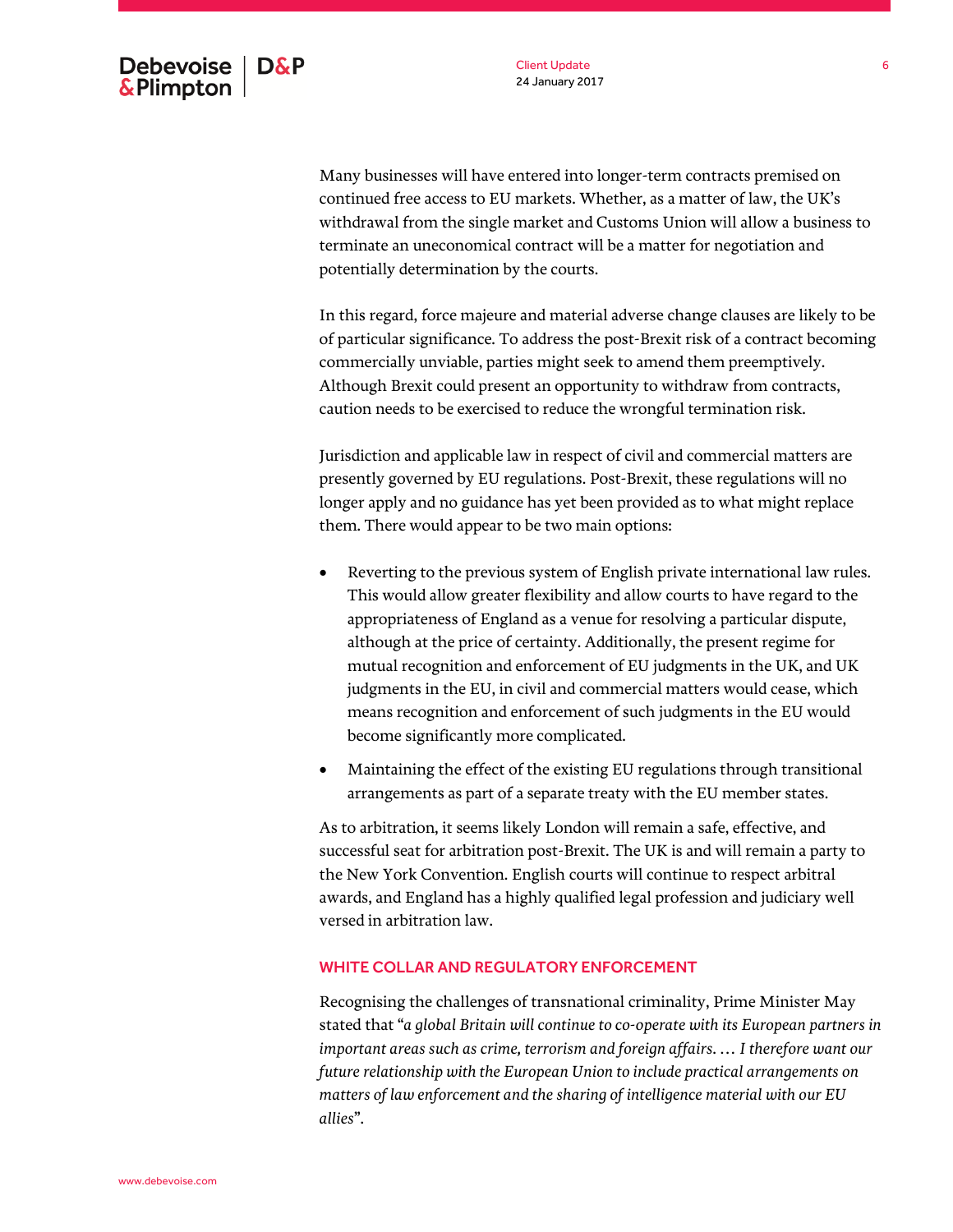

This is an area the Prime Minister knows well, having, as Home Secretary, considered and exercised the UK's right to opt-in to important EU measures improving co-operation between the various EU criminal justice systems. The Government's preference is likely to be to retain as much of the EU co-operation framework as possible.

In the early 2000s, the UK was the driving force behind the principle of mutual recognition of national judicial orders across the EU. The UK successfully sought the EU's adoption of the principle of mutual recognition to facilitate cooperation. Ironically, this success may now be a significant roadblock to achieving the UK government's Brexit objectives as the EU's firm stance has hitherto been that mutual recognition is not available for non-member states.

Some of the main areas in which new forms of co-operation will need to be established include:

> *Data protection*: In theory, current EU legislation provides for the free flow of data subject to the protection of the rights of the data subjects within the European Economic Area. In reality, however, member states have adopted very differing interpretations of how data is to be protected which means that, in practice, intra-EU sharing of personal data remains fraught with difficulty.

> Post-Brexit individual multinational corporations will still be able to protect themselves by adopting appropriate Binding Corporate Rules to enable intra-company, EU/UK transfers of personal data, and having them authorised by an appropriate EU data protection authority. Absent such rules, the ease with which EU/UK personal data transfers can be effected will depend on whether the UK can obtain an Adequacy Decision from the European Commission. What is already a complex area for multinationals with operations in the EU and the UK (and beyond) will become even more complex following Brexit.

> From the enforcement side, the current rules on the sharing of personal data between EU law enforcement authorities will cease to apply to the UK and new arrangements would need to be negotiated.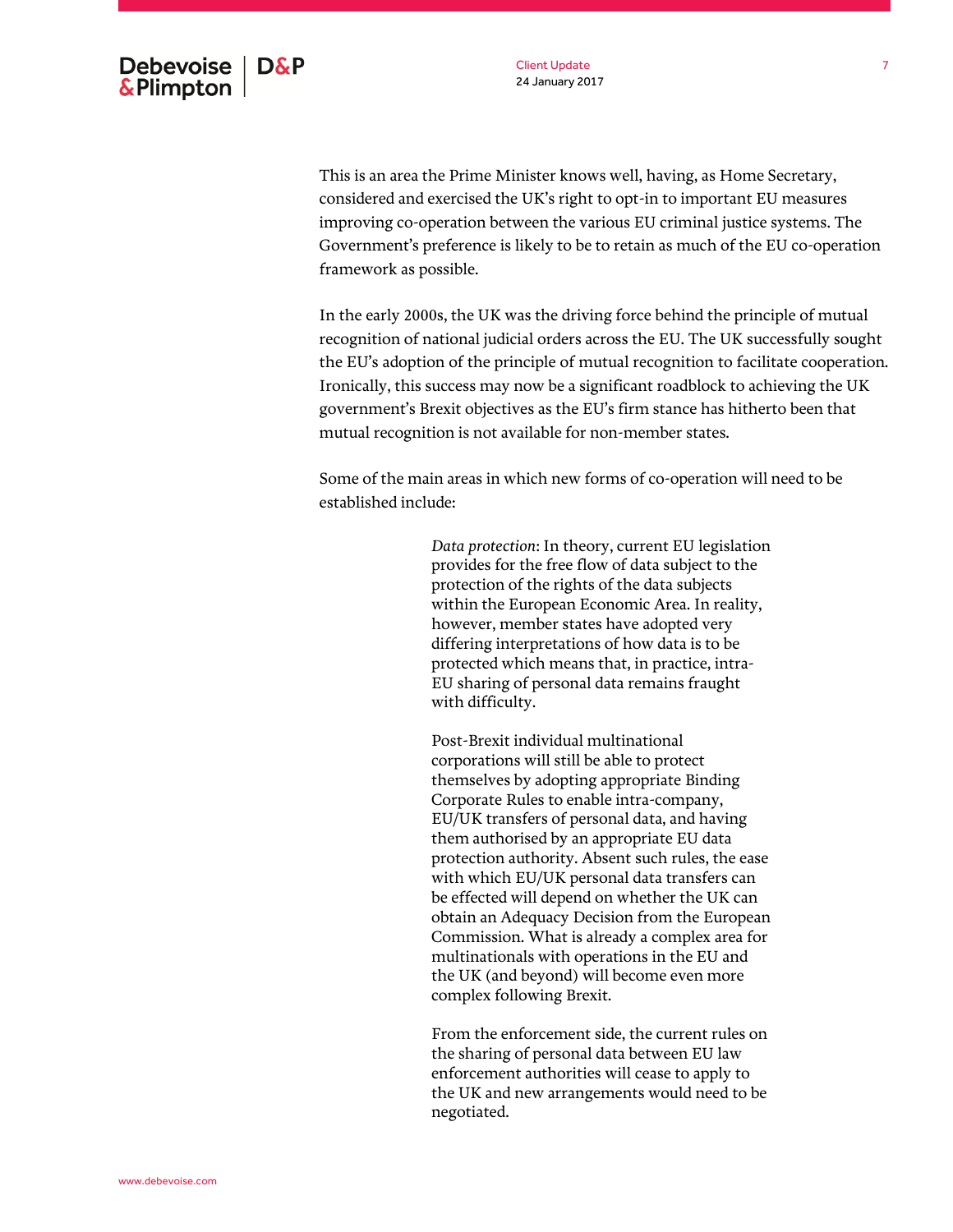

*Evidence gathering*: A material improvement in intra-EU cross-border evidence gathering is on the horizon with the advent of the European Investigation Order (EIO), to be implemented across the EU by 22 May 2017. Replacing and repealing previous, more limited provisions, the EIO significantly includes provisions on crossborder testimony as well as surveillance. Post-Brexit, UK law enforcement will not benefit from the EIO and whether the UK will need to revert to cumbersome letters of request transmitted through diplomatic channels or whether a new arrangement can be agreed remains to be seen.

*Extradition*: With the European Arrest Warrant no longer available, and in the absence of new arrangements being negotiated, extradition between the UK and the individual EU member states would revert to the previous regime governed by the 1957 European Convention on Extradition. This means that proceedings to return suspects or convicts which currently would have concluded within weeks or days, would go back to taking months (or even years).

# <span id="page-7-0"></span>**SANCTIONS**

The UK's future sanctions policy, and the impact this will have on UK and international businesses, is far from clear.

As a starting point, regardless of Brexit, the UK will be bound to transpose UN Security Council sanctions regimes into UK law. Many of the current EU sanctions regimes are themselves based on or substantively overlap with the UN Security Council regimes, including those relating to North Korea, Libya, and South Sudan. In practice, this means that sanctions restrictions relating to such jurisdictions will likely remain the same after Brexit.

More nuanced is the question of how the UK will treat non-UN Security Council based EU sanctions regimes, such as those relating to Russia and Ukraine. At one extreme, the UK may agree to continue implementing existing and future EU sanctions regimes through domestic legislation. While this is likely to create some legal uncertainties (such as the extent to which EU law interpretations of those sanctions regimes would be followed by UK courts), it would have the benefit of giving businesses certainty when dealing in the EU and the UK. A similar approach is already taken by British Crown dependencies such as